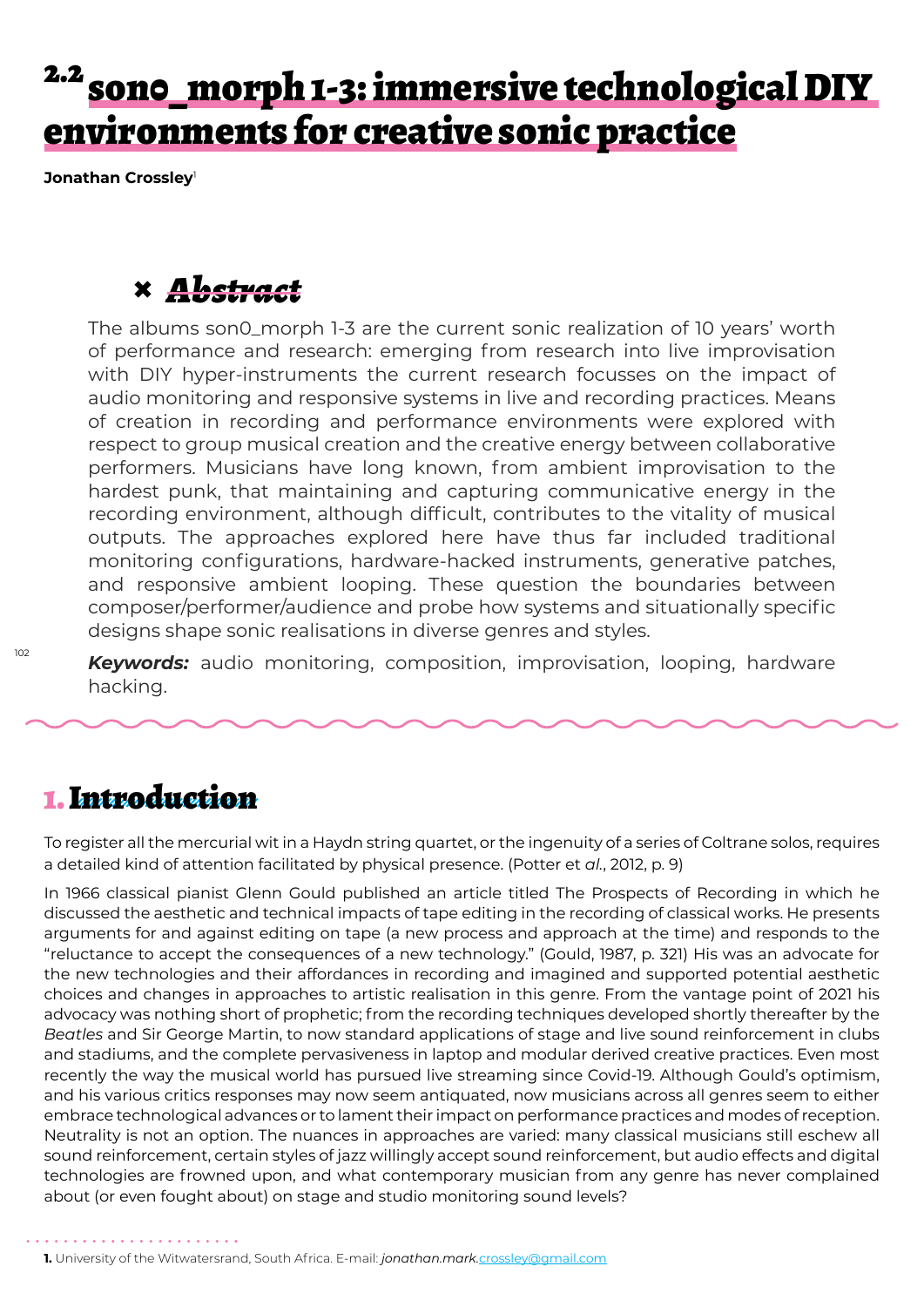Criticisms and discussions around studio and live monitoring practices for musicians that take place at performances and recording sessions are a feature of any musician's daily life. From complaining about not being either able to hear themselves, or the other musicians at a gig, or having too much or too little click track in a recording session they are a feature of daily conversation, yet less is written about them in research, specifically in terms of the creative impact. This may be because their use and variation are taken to be an issue of personal preferences. Certain genres rely less on performer interaction, such as commercial studio recordings where musicians track to click independently of each other with guidance from a producer. Another example is highly choreographed contemporary performances where the live performers play to click and augmented the tracked materials – here the level of musical interaction or responsiveness between performers required is lower as the task is accurate part execution in the service of overall theatrical perfection. However, in styles that require high degrees of intra-musician sensitivity such as jazz, classical or non-click based contemporary music such as improvised rock, punk, or glitch electronica the ability to accurately hear and respond to group members is paramount.

Styles that involve improvisation require this most acutely, and arguably free improvisation most so<sup>2</sup>, as the musical creation is the sum of responsive dialogues between contributors. Fischlin, Risk and Stewart write:

*\*To play music, and particularly to improvise, is to engage with states of ongoing precarity: how, exactly, the next note will sound, or even what it may be, is unknown – until it is not, and the following note is what hangs on the knife edge. The resilience of improvisational musicians, of all kinds, in the face of the pandemic points to their disciplined acquaintance with creating on that edge. (Fischlin et al., 2021, p. 3)*

playing. A server then used the click track to line up audio and video feeds, accommodating variable latency,  $_{\rm 102}$ This acquaintance with the improvisatory edge of creative practice is highlighted by the pandemic as improvisers approached technologies in distinctly different ways to commercial performers. In South Africa a well-known Afrikaans pop artist presented a live television performance early in the pandemic. Having previously explored possibilities for online collaboration, I couldn't understand how this was feasible due to high latency on South African internet services, only to discover after inquiring that the performance was synchronised through a remote click track, and musicians could not hear each other in real time when but with the caveat that live interaction between performers was not possible. This was successful given that the genre does not require such interaction.

From this example and the binary dependencies of free improvisation monitoring environments, in design, scope, and behaviour have an intrinsic relationship with the style of work being presented and can shape the artistic output in ways that go beyond the simple confines of sound reinforcement. The interaction and dependencies between environments, systems and musical creation is not a new narrative. John Cage's 4'33'' brought this starkly into focus already in August of 1952, yet little discussion has been given to monitoring as a performance impacting ecology prior to the Covid-19 pandemic. "With Cage, the dialectical opposition of form and content disappears" (Mertens, 1998, p. 116) and with contemporary music and recording the technological means of production become part of the form, not unlike the concert hall and audience in 4'33'' blurring the boundaries between audio environments and composition. Mertens continues saying that "with the disappearance of the dialectical link between form and content, the historical category of the work is also removed, replaced by the absolute reality of the immediate experience." (Mertens, 1998, p. 116) In the case of contemporary music, where works demand, or are dependent on high degrees of responsiveness mediated by audio technologies, the role of the composer or convener of the improvisatory session must compose/design/craft such technologies in a manner equivalent to the status afforded to the components of a traditional composition. Thus "the composer or designer of that environment must also assume some responsibility for the quality of those relationships that emerge." (Kim-Boyle, 2008, p. 7).

## 2. Research Approach

The opening quote by Gann argues that the heighted focus required to perform Haydn and Coltrane (works aesthetically far from each other) emerges from or is dependent on a physical presence. But physical

**<sup>2.</sup>** The term free improvisation in this context is used not as genus but encapsulating creative principles. Whilst free improvisation can refer to the British school of improvisors such as Dereck Baily and Keith Tippet in this context it can equally refer to post-rock such as God Speed! You Black Emperor, or Mogwai.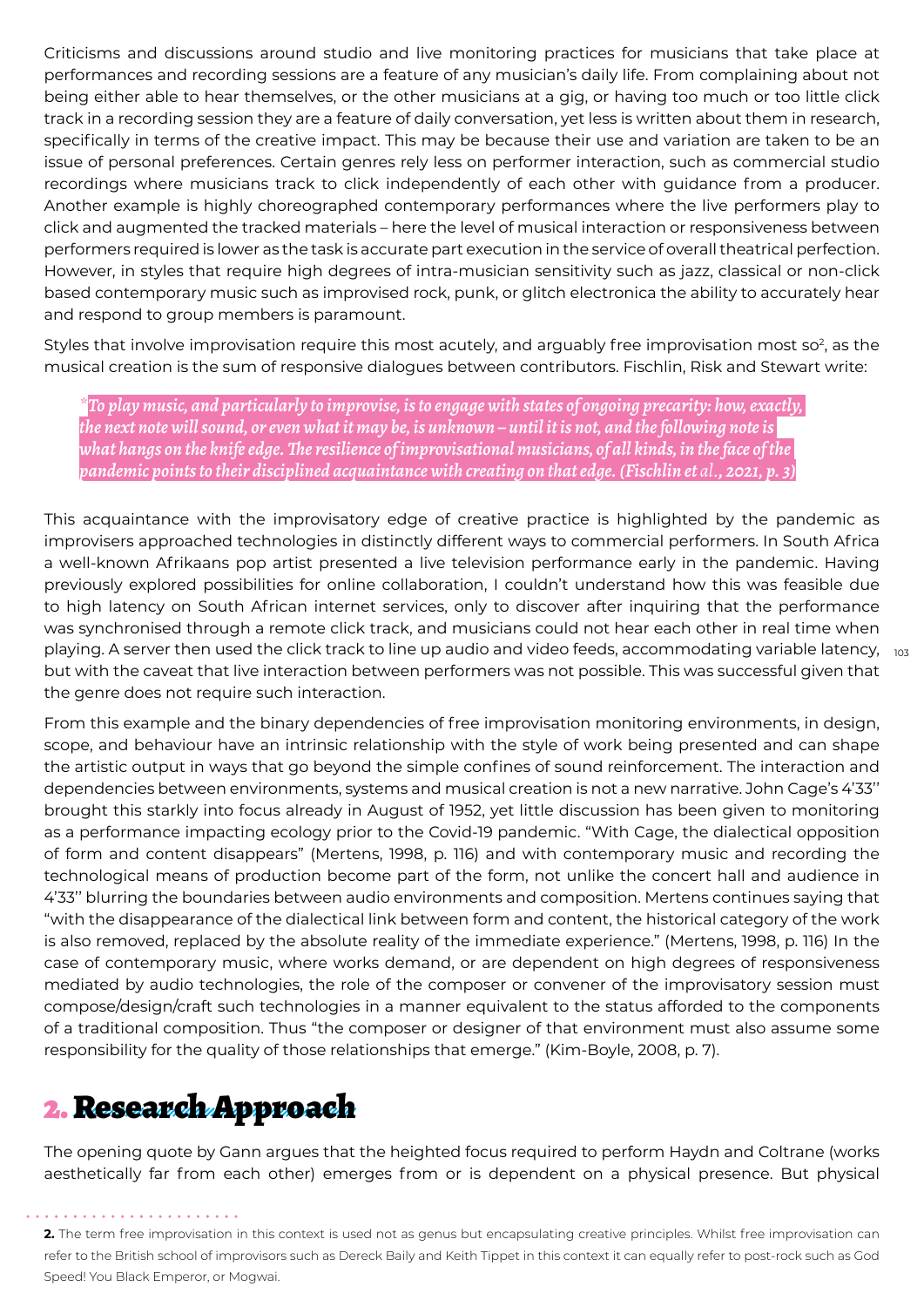presence alone cannot supply the heightened focus required by these artistic endeavours, or even more so in free improvisation - mental presence, unencumbered by circumstance, goes hand in hand with successful artistic outcomes.

Consider jazz, where periodicity is defined by the harmonic form, and the expectations of a cyclical and perhaps confrontational relationship between the soloist and band is navigated through repeated extemporisations over the form. This speaks to a specific type of physical and mental presence on the part of the performers, where the soloist is objectified and/or critiqued from a display of power encased in the complexity of a solo emerging from harmonic and modal complexity. In popular music, form emerges from the narrative content and the conventions that shape this presentation, setting up expectations of duration, form and periodicity which shape our reading of the event, and expectations of the event, textually, culturally, and structurally. They are a grammar with which we are extremely familiar due to omnipresent exposure, and the anticipation of the shape and duration of this presentation forms a cocoon around which the receiver and practitioners can scale and adjudicate their responses and aesthetic critique.

These descriptions imply extremely different types of physical and mental presence on the part of artistic practitioners, and the various performance practice conventions that, whilst common within genres, may be wholly unaware to participants during execution. Lashua and Thompson's earlier referred research into recording studio myths supports the and, in their research, they challenged "romanticized representations of studios as individualistic spaces and highlight(ed) how mythic representations of creativity influence musicians' technical expectations of recording processes." (Lashua & Thompson, 2016, p. 70).

The projects under consideration here were expressed through a range of performances and recordings and applied different audio, stage, and studio configurations to each artistic event. They were conceived with an awareness of the musical interests and skills of the various musical contributors aiming to foster their creative leanings. Other looped and generative elements were prepared for each session, which were linked to these same artistic impulses, and provided a unique sonic signature for each event.

104 subsumed by that of player. To a certain extent this situation is paralleled in traditional open form works in Given the creative role participants play in exploring their musical environments, the role of the composer has largely become transformed to that of designer while the traditional role of the performer has been which composers design open musical environments which serve to facilitate an awareness of process and collective becoming. (Kim-Boyle, 2008, p. 7)

The range of performances and recordings considered here span a decade but are linked through an explorative and iterative approach to the system development. Each performance/recording was designed with a specific audio ecology, sometimes wholly focused on performers, and sometimes exploring tensions which included audience, notational practices, randomised audio manipulation, generative patches and hardware hacked instruments. The framework used is that of research in and through musical practice (Crispin, 2015, p. 58) where the events locate "reflexion, the contextual information and the musical practice within a rigorous methodological framework." (Crispin, 2015, p. 58). The research objective repeatedly explored throughout these research events asked how a system design can: a) afford better creative dialogues between the improvisors, b) do so in ways that are pragmatic and do not overwhelm the participants leading to disengagement, c) are unique to the collaborators/event sufficiently to encourage maximum participant contribution and d) to do so in some ways that suggest an additional 'presence' within the improvisational event where the system appears to have agency beyond the performers. Category d) is at once the most intriguing, as well as the most difficult to achieve and has only been observed in a select number of instances where collaborators either respond to machine interventions, or retrospectively recall responding to these interventions in an anthropomorphic sense. Each event is then recorded, and mixed so that further consideration can be given, via listening analysis, to adjudicating which elements were effective and which were not.

### **3. Design of the Projects**

Whilst the Son0\_Morph albums series, from which this paper takes its title, were all released in 2021, the research and creative practice that led to this most recent work began in 2011. The first performance considered here was the initial performance in a PhD research project, the Cyber-Guitar System<sup>3</sup>, and although contributing

**<sup>3.</sup>** The Cyber-Guitar System was presented at KISMIF 2015.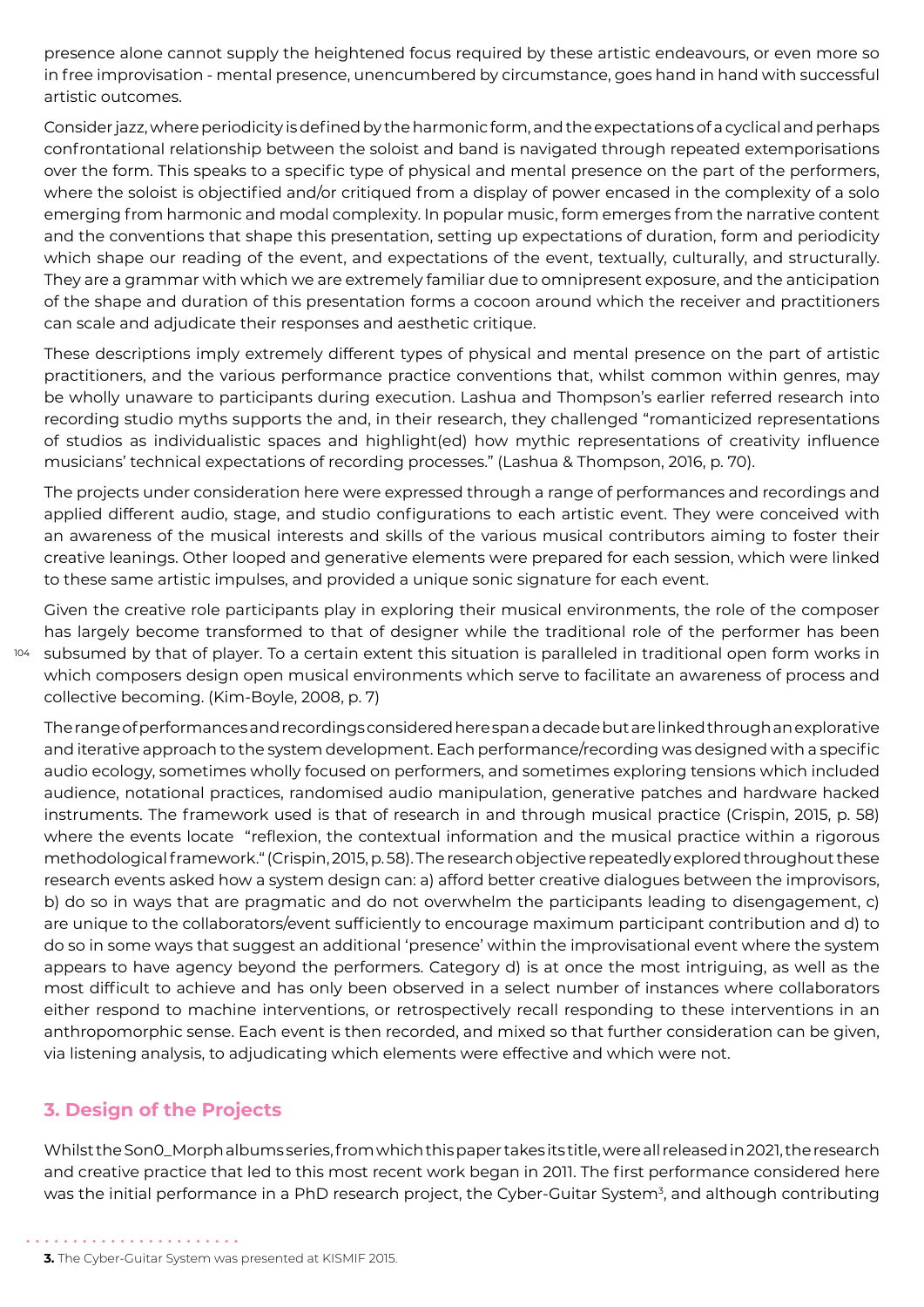in other ways to that research the monitoring and generative elements were not specifically pursued again until 2015. Each of the projects presented below represent iterative parts of the evolution of the monitoring approach with an increasing focus on the individual artistic and aesthetic leanings of the various practitioners involved. Apart from the recording *3 Cities* all projects discussed here are available on streaming platforms, with the addition of a video recording of The Settlement.

### **3.1. What if the machines spoke back to you? (Badenhorst et al., 2011/8)**

In 2011 I presented a performance with drummer Justin Badenhorst and digital artist Jacob Israel. Whilst this performance formed part of a PhD research project the nature of the performance audio ecology differed from the PhD research and was only revisited after that project was conceptually completed. This concert was fully improvised, with the responsive / randomised system and audio routing configurations receiving focussed rehearsal time.

In this configuration the drums and guitar were fed into a Logic Audio based system designed by Israel. Israel designed elements that were both responsive, randomised, whilst also generating materials of his own. They captured and processed elements of the live performers and delivered these into the overall audio mix as well as in randomised ways to the audio monitoring.

This work was significant as all three performers shared the experience of being unable to ascertain who was producing audio material during sections of the work, with the drummer and the guitarist often pausing in response to this. The audience reception of this work was extremely warm, silent at moments and jubilant at others as the performers patiently navigated this flux in agency and sound generation.



Figure 2.2.1. - Signal path for What if the Machines Spoke back to you? 2011

Source: the author.

### **3.2 Three Cities (Crossley et al., 2015)**

For the improvised performance titled 3 Cities stage the guitarist (Jonathan Crossley) was placed in the middle of the stage facing the audience, with two drummers (Lukas Ligeti & Jonathan Sweetman) facing each other on either side of the guitarist and the audience seated in a conventional manner. The Cyber-Guitar System had three separated outputs, sent to three separate monitor speakers with each monitor feed assigned to a separate performer. The three guitar outputs were not duplicated signals, rather the drummers and guitarist heard significantly different versions of the guitar sound and loop elements, with some elements shaped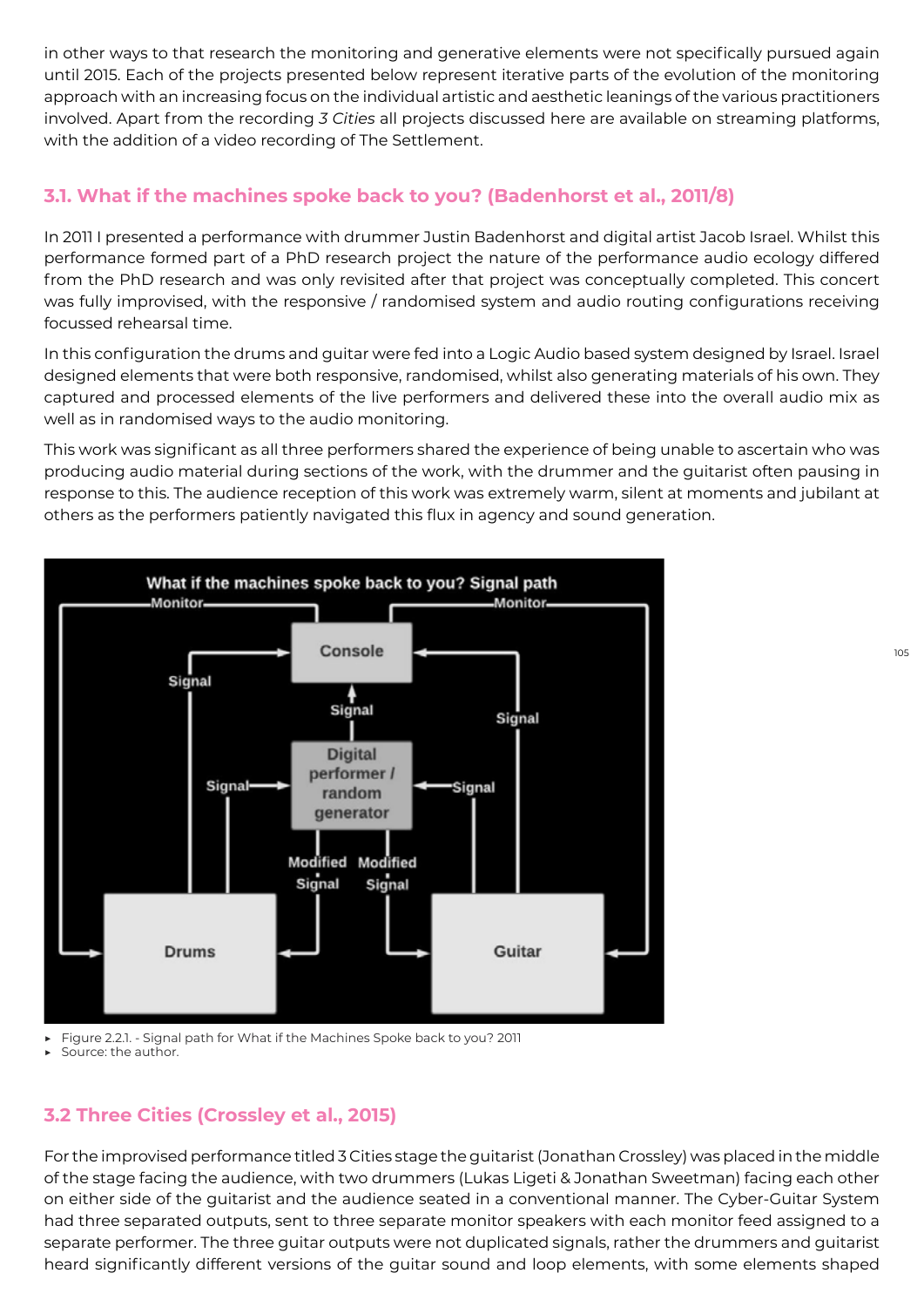through distortion, ring modulation, various degrees of pitch shifting and non-synchronised delays. Each signal path contained a dedicated looping system, whereby un-synchronised live loops and tempo-based effects elements were fed to the separated monitors. Although the layout of the stage provided enough acoustic proximity for the drummers to communicate with each other, the ambient volumes separated the monitoring experience of the electric guitar signals from the performers. The drummers were not made aware of this fact and the musical performance contained dialogues between elements that were heard by all, as well as elements that were results of affordances given to materials that were not fully distributed to all members. Given the proximity of performers and the somewhat adversarial position of that the drummers the tensions in the dialogue provided much energy to the performance.



Figure 2.2.2. - Three Cities Stage plan, 2015

Source: the author.

106

### **3.3 The Settlement (Crossley & Molikeng, 2017)**

The Settlement (May 2017) took an immersive audio approach as core to composition and was a collaboration with African instrumentalist, Mpho Molikeng & Karim Sadr from the archaeology department of the University of the Witwatersrand. Sadr's team had recently used LiDAR technologies to "rediscover a southern African city that was occupied from the 15th century until about 200 years ago." (Sadr, 2018, n/p).



- Figure 2.2.3. LiDAR image of Tswana settlement
- Source: courtesy of Professor Karim Sadr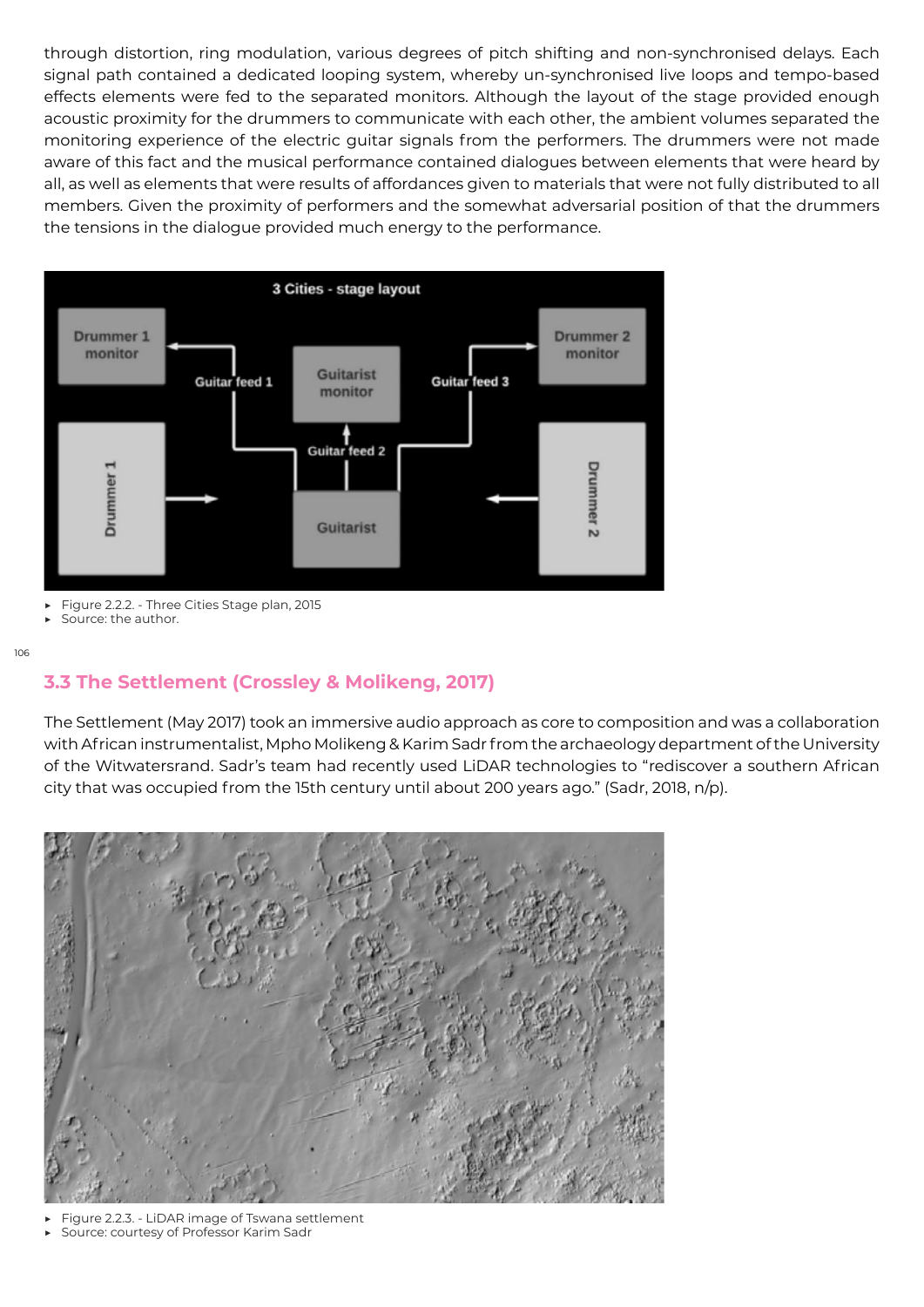The approach taken to this performance was to 'read' the image as a type of musical score, shaping the musical improvisations and the structure of the event based of narratives of daily life in the settlement, as imagined and conceived by Molikeng. Alongside this musical shaping the physical shape of the settlement was mirrored in the layout of the venue, and the design of the supporting audio system. The audio, performance and monitoring systems were designed to create an immersive experience for the audience where the performance would be situated in an imagined centre of the settlement, with the audience surrounding the performance area.



<sup>▶</sup> Figure 2.2.4. - Signal path for The Settlement, 2017

Source: the author.

Lashua and Thompson's research into the myths around music creation in recording studios notes that the recording studio has "an inherent relationship to Romantic ideas of creativity" and that "rather than placing the individual at the centre of creativity and the creative process" creativity is a "convergence of multiple factors." (Lashua & Thompson, 2016, p. 71) Although *The S*et*tlement* was a live performance this environmental description of the recording studio with its ecology mediated through recording and audio technologies is analogous with the type of immersive performance approach taken for The Settlement, rather than any traditional audience facing event. Although 4'33'' might have brought the audience and environmental audio into stark sonic focus, The Settlement places the audience, performers and in this case the LiDAR memory of the past into an idea of creativity that creates a similar convergence with multiple factors. The performers here share the audio environment with the audience immersed into the re-imagining of the space, as was implied by, or derived from the archaeological research, and as such no proximate on-stage monitoring was used.

### **3.4 Blipz 2017/18 (Crossley et al., 2018)**

Later in 2017 a studio recording session was convened in Cape Town, South Africa with guitarist, Reza Khota and drummer Jonathan Sweetman. For this project the recording session and accompanying Ableton Live system were designed around the musical leanings of Khota and Sweetman. The music recorded on *Blipz* was again completely improvised, however the prepared elements consisted of generative loop materials designed to excite or stimulate the artistic interests of the drummer. Sweetman's playing style can be dense, yet almost hyper-aware of collaborators rhythmically, whilst Khota's guitar style in 2017 was extremely dry and sonically insistent.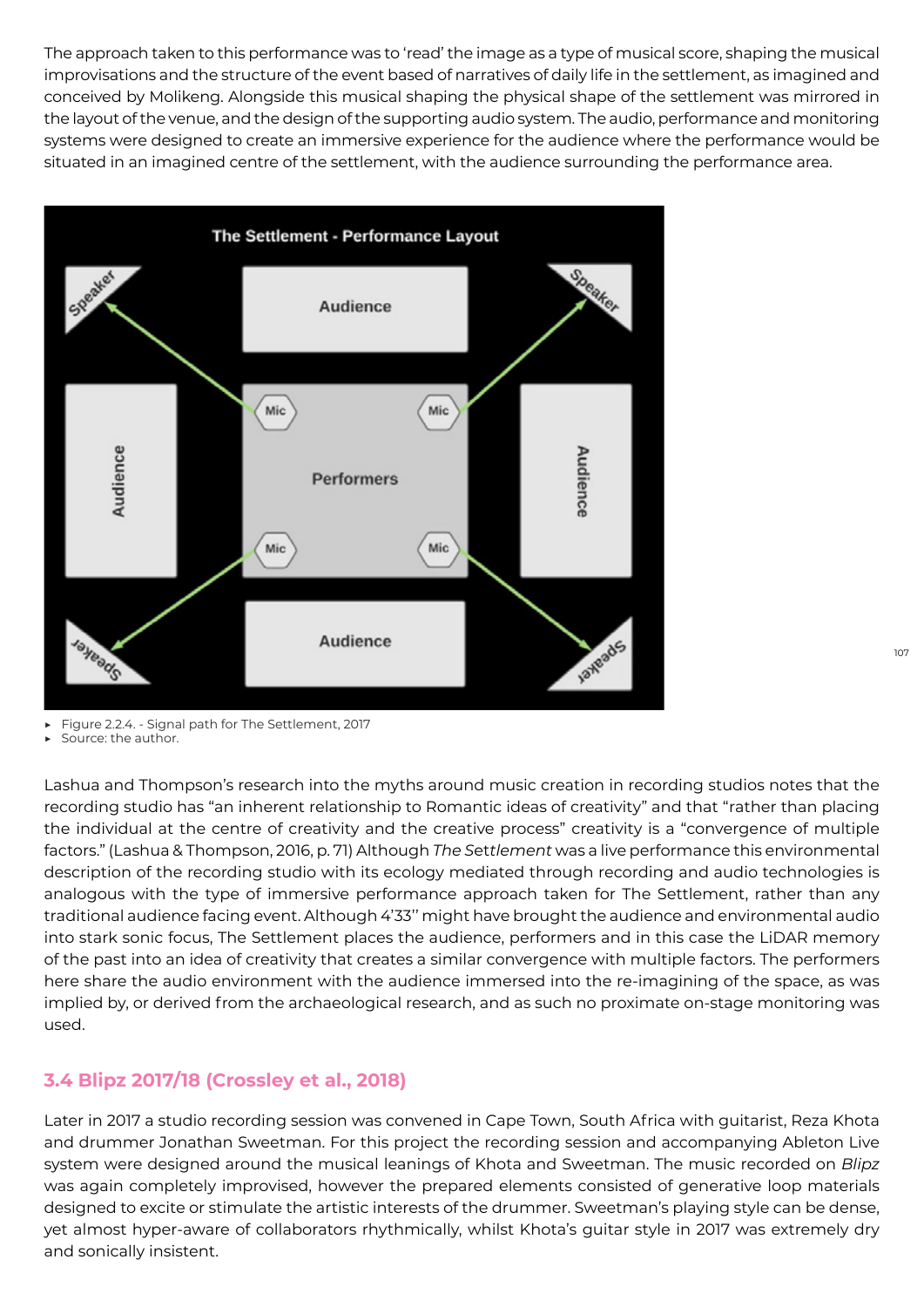

▶ Figure 2.2.5. - Signal path, Blipz 2017

Source: the author.

In this diagram Khota is guitarist 1, guitarist 2 is placed in the centre and responds to the first guitarist and drummer by adjusting and modifying pre-prepared elements based on the level of engagement. In comparison to The Settlement there is no text being read, nor a narrative such as the imagined activities implied by the LiDAR imagery. Rather here musical collaborators are responding to each other, and the various signal modifications that the system creates, with the foreknowledge of performer musical preferences forming the compositional impetus for the system designs and degrees of audio responsiveness. The recording is available on all streaming services and in the title track, *Blipz*, (Crossley et *al.*, 2018) one can easily hear the performers energetically responding to each other and the Ableton elements.

### **3.5 Deep Spacer – 433 Eros, 2020 (Cassarino et al., 2020)**

The post-rock trio, Deep Spacer was formed in 2017, but musically flourished in 2018 after a small change of line-up. The group's works are heavily effects layered and feature Jonathan Crossley on guitar, Cesare Cassarino on bass and Etienne Oosthuysen on drums. During 2018 Deep Spacer moved from rehearsing and developing compositions in a traditional manner, towards an iterative approach to systems development instead of compositional material. The group intentionally committed themselves to 'non-composition' in the rehearsal space. The artistic goal was to pursue and integrate the responsiveness and inter-musician musical dependencies of free improvisation (in the spirit of AMM, Fred Frith and others), integrating these within tempo based musical genres. \*\* Effectively asking how one can free-improvise whilst honoring the stylistic confines of more rigidly tempo-based genres such as post-rock, dub, and glitch.

This was achieved by locking each musician's tempo-based elements together, both in Ableton (software) systems and physically linked hardware elements. The decision was taken to give a master tempo control for the environment to the drummer, so all members tempo-based parameters were seeded to this control using a midi trigger.

108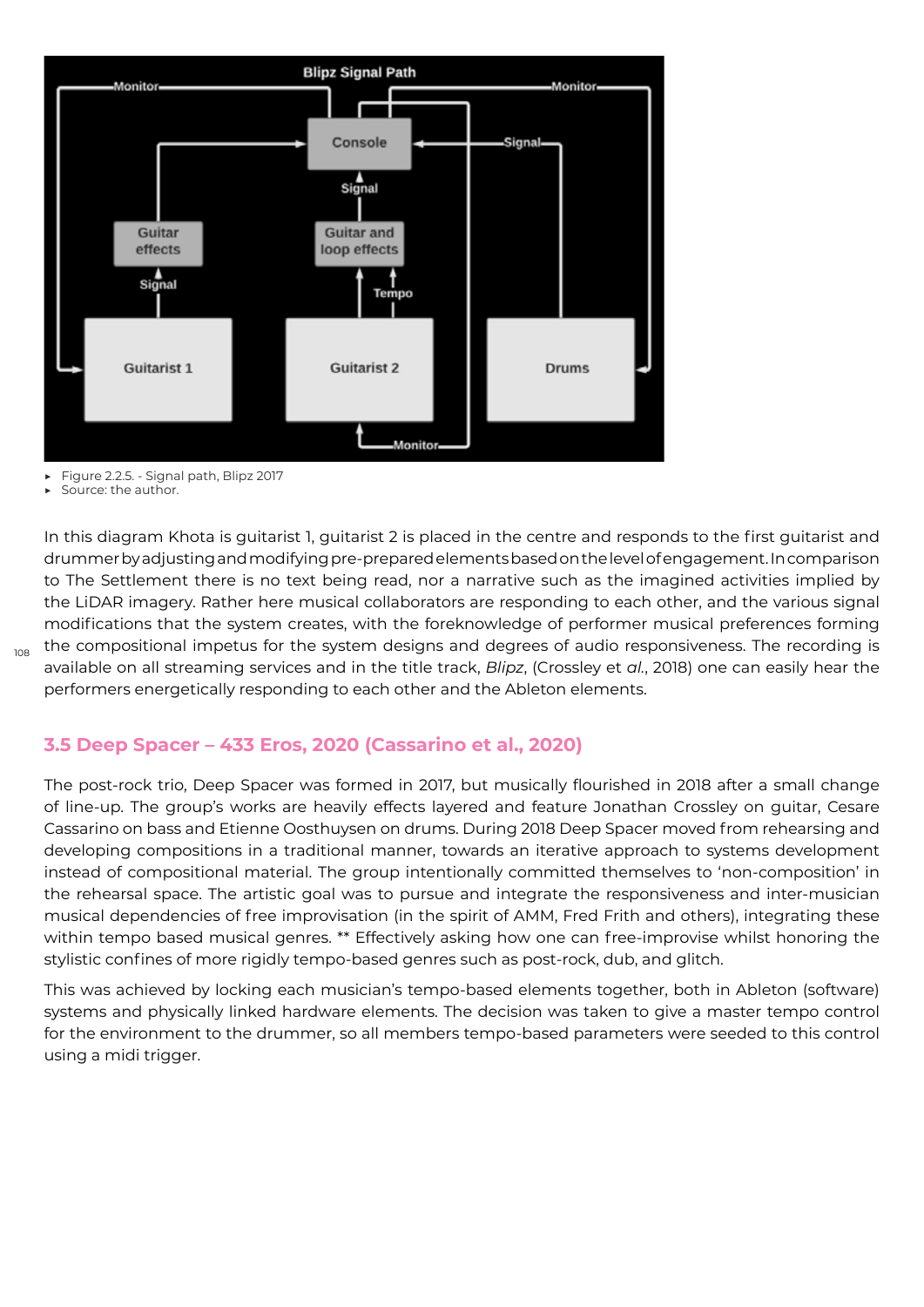

Figure 2.2.6. - Signal Path, Deep Spacer, 433 Eros 2020

Source: the author.

systems is encouraged alongside an intentionality that emerges from a concrete set of goals analogous  $_{\,109}$ It may appear that these monitoring, generative and responsive configurations may seem simple when compared to complex configurations of network-based practices and other more complex hyper-instruments, however, the research presented here argues for approaching each performance or recording event with an acute consideration as to the specific musicians engaged and the development of materials and systems unique to specific circumstances. An iterative approach to finessing the development and deployment of with the practice of composition and improvisation as espoused in the works of Cage, Cardew, AMM and others. It is the experience of this writer that many technologically innovative systems, well beyond the complexity of the designs mentioned often seem to overwhelm the participants in ways that lead to reduced communication between musical participants. The systems, by virtue of their technological complexity and artistic formulations, carry an aesthetic and intellectual weight that can be argued as separate from the sonic realisations and musical relationships that may be generated. This area of research has sought to match the collective improvisational interests, aesthetics, capacities, and desires of recording and performing collaborators in pragmatic ways which lead to enjoyable and arguably successful creative events. Thus, the signal path design for the Deep Spacer project is responding to the preference towards tempo-based playing on the part of bassist Cassarino and drummer Ooosthuysen whereby the design disappears in the moment of creativity rather than the complexity reducing communication.

### **3.6 Son0\_Morph: 02 Duo, 2018/2021 (Crossley & Tagg, 2021)**

The Son0\_Moprh series of four albums were released in 2021 and were variously recorded between 2018 and 2021. Of the four recordings two are considered within the scope of this paper, 02:Duo and 01:Trio The duet session with pianist Kathleen Tagg was recorded in late 2018 and featured a specifically designed session tailored to Tagg's use of extended techniques on the piano. Techniques used include prepared piano elements such as percussive objects inside the piano, muting of individual notes whilst striking the keys, plucking, and strumming the strings and using horsehair from bows to activate specific notes. The approach to the session was to record the piano using a traditional configuration of spaced pair microphones with a closer microphone set being fed into an Ableton session, and modified elements returned to the headphone monitoring mix.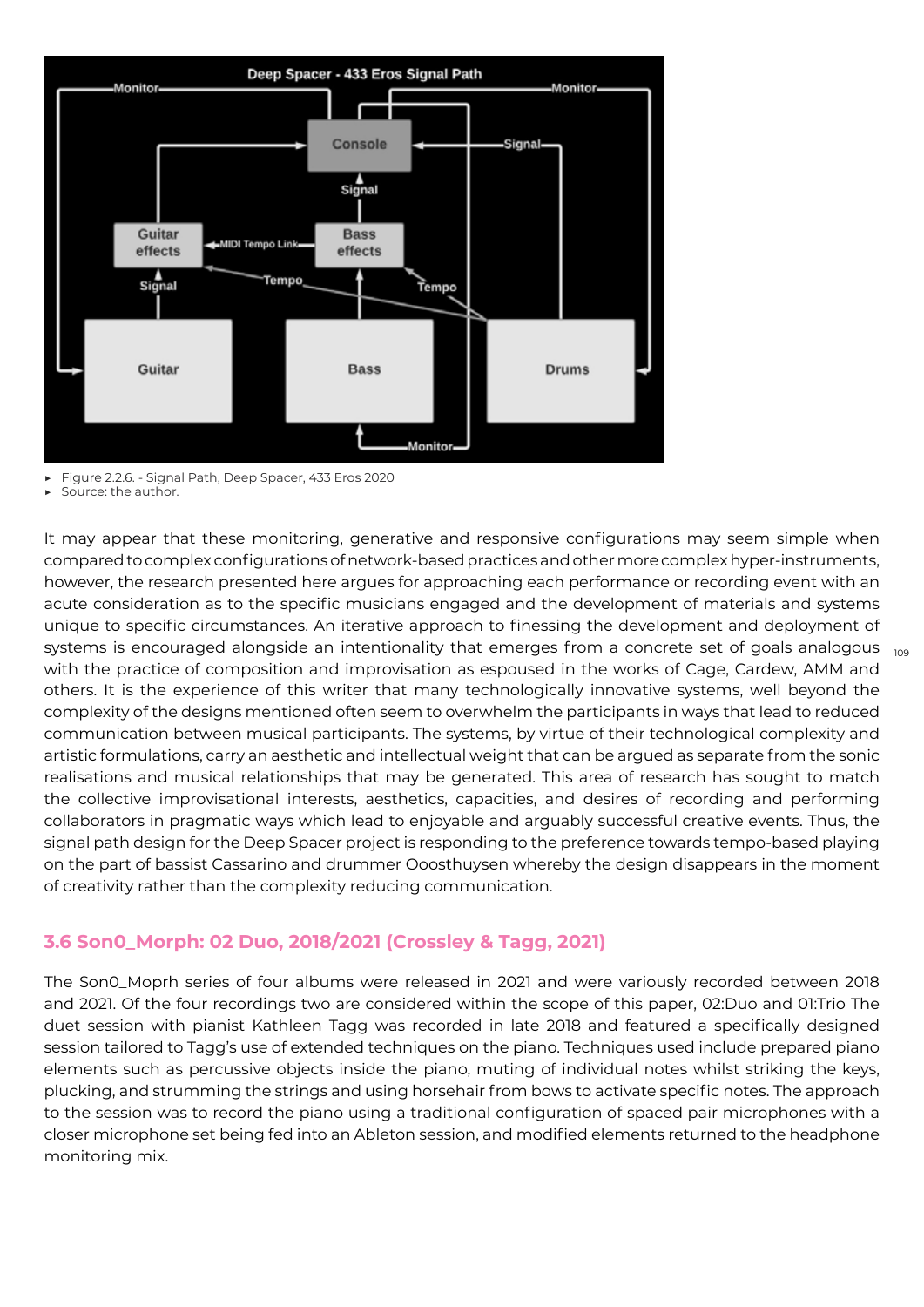

<sup>▶</sup> Figure 2.2.7. - Signal path, Son0\_Morph:02 Duo

Source: the author.

The success of this configuration can be heard in the composition Bells, (Crossley & Tagg, 2021) from the albums, where two thirds into the piece earlier fragments of Tagg's piano work return pitched up and sped up, and the performers can be heard to pause for a moment before allowing this material (from which the track takes its name) to change the musical direction of the composition altogether. Reflection on this recording event shaped the design of the following sessions with pursuit of similar sonic interventions, accidents and generative elements.

#### **3.7 Son0\_Morph 01: Trio, 2021 (Crossley et al., 2021)**

This recording session was proposed for December of 2020 during a small window of relaxed restrictions before the second wave of coronavirus in South Africa. The restrictions at this moment allowed for the hiring of a recording studio and a system was designed with the three performers in mind. This session featured South African composer and bassist Carlo Mombelli as well as Jonathan Sweetman on drums. Although I have worked extensively with Sweetman since 2007, he and recently begun working with Mombelli and recordings of the communication dynamics between Mombelli and Sweetman were available for consideration during the system design process. Mombelli's most recent compositional and bass work has featured melodies composed in a rubato style often followed by repetitive bass groove patterns with non-symmetrical minimalist styled unison figures and improvisations. The system design for this session paid tribute to these elements by including non-symmetrical generative looping elements using Native Instruments Reaktor and other MAX4Live objects. These were created in response to communication dynamics and the hope was that they would allow the session to capitalise on existing dialogues between bass and drums.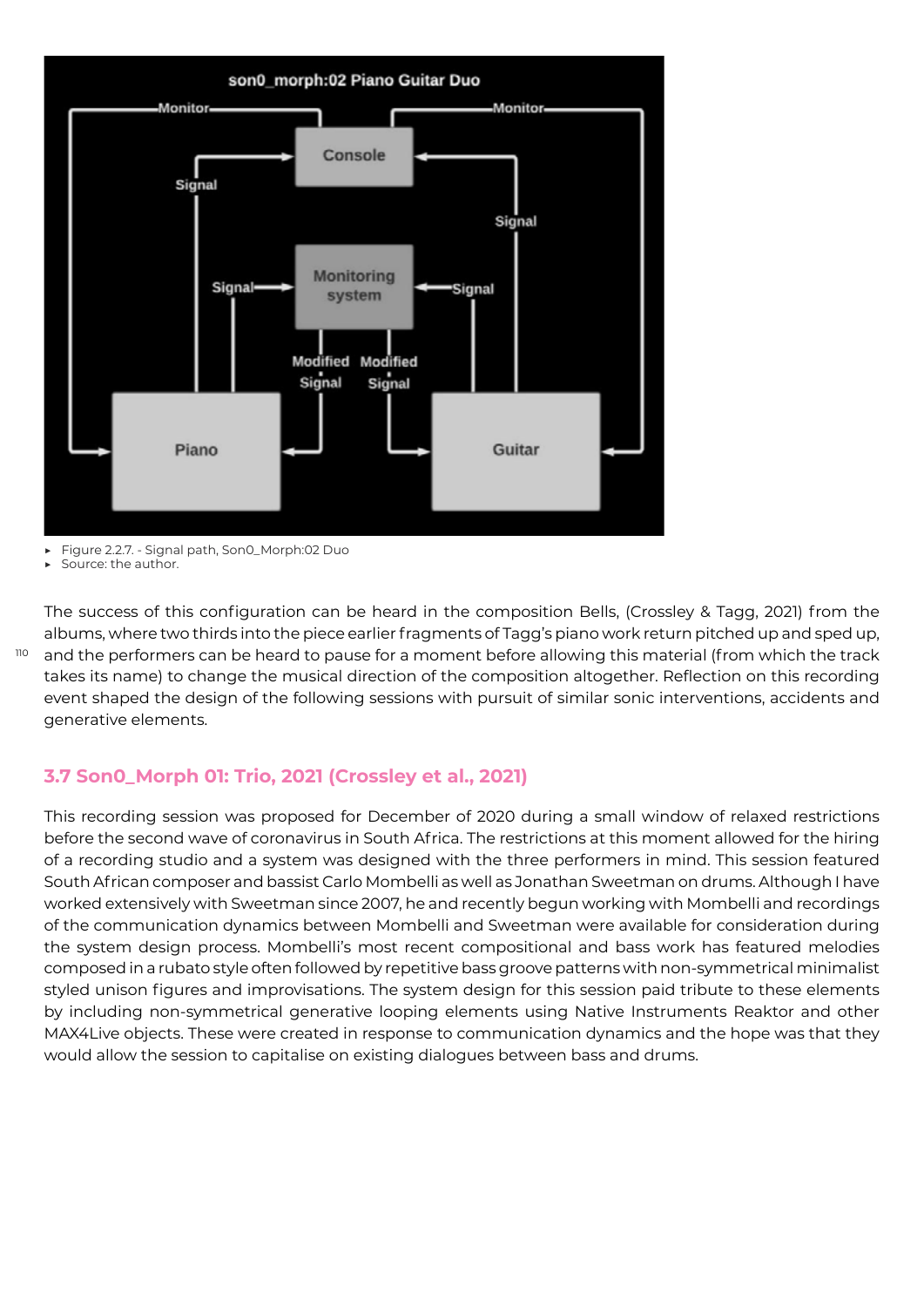

Figure 2.2.8. - Signal path for Son0\_Morph 01: Trio

Source: the author.

A hardware hacked Suzuki Omnichord and an erratic dual delay box were added, both of which brought an unpredictable ambient sonic element which ran as a contrast to the tempo linked generative material from Reaktor and MAX4Live. In the diagram these items are collected under what has been named 'Monitoring and generative system', where the generative elements, unpredictable hardware hacked elements and looped and modified performer signals are represented.

This session represents the most complete combination of generative, monitoring modifications and signal paths that are specifically designed/composed with performer awareness. From the accounts of the performers and engineers this recording was an enjoyable and unique event. I recall a moment where Sweetman, eyes closed and smiling was dialoguing/improvising with modified versions of his own playing recorded and looped back from earlier – in effect dialoguing with a digital transformed representation, viewing his own practice through the mirror of the machine.

# 4. Conclusions and Future Directions for Research

The Son0\_Morph series of albums have explored, with intent, means of heightening dialogue and supporting creativity in free improvisation through targeted systems designs, thereby creating unique audio ecologies applicable to a gathering of specifically chosen musicians in either performance or recording circumstances. This project evolved out of observations made during the development of the earlier, and for a period parallel, Cyber-Guitar project. Some of the observations of difficulties or failures during the Cyber-Guitar project shaped and propelled the current research. It was observed during a central Cyber-Guitar event in 2014, that the complexities of the system, staging, notation and audio configurations undermined the improvisation to the detriment of the overall performance and reduced participant communication. Thus, the albums and performances presented here are iterations of approaches that continue to evolve in pursuit of better communication concurrent with sonic immersion and innovation. The most recent recording, Son0\_Morph:01Trio exhibits the most technological complexity, whilst most effectively dissolving into the musical event. The research stance of this project is clear, that communication remains the central goal of the creative engagement and systems development.

Much current popular press has been given to improvising and performing over the internet since the beginning of the global pandemic, however research in this area has been extensive for the past two decades. Roger Mills' work on improvisation within networked audio platforms is optimistic for collaborations across cultures in ways that could not be afforded by existing practice (Mills, 2010). He also argues, as discussed earlier, that there is interest in the composer assuming the role of (system) designer. The designer, as composer, owes

111